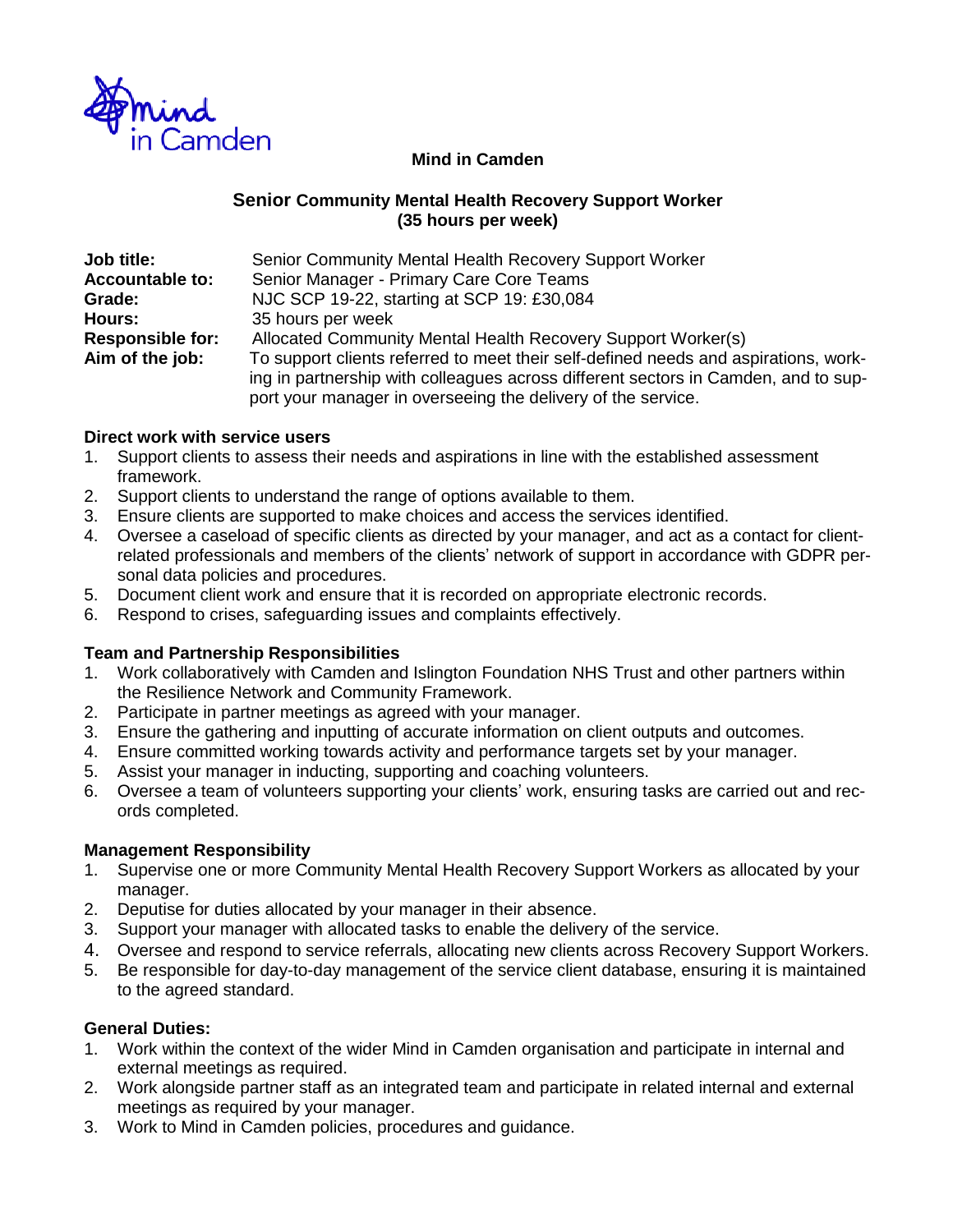- 4. Work in accordance with Camden and Islington Foundation NHS Trust and agreed partnership policies, procedures, plans and guidance.
- 5. Be accountable for all aspects of your work to your manager through supervision.
- 6. Undergo such training and qualification as is consistent with the satisfactory performance in the post.
- 7. Perform other duties as reasonably required by your manager.

# **All staff are expected to:**

- 1. Recognise changes in circumstances promptly and adjust plans and activities accordingly.
- 2. Find practical ways to overcome barriers.
- 3. Present information clearly, concisely, accurately and in ways that promote understanding.
- 4. Assist in creating a sense of common purpose.
- 5. Make best use of available resources and proactively seek new sources of support when necessary.
- 6. Act within the limits of their own authority.
- 7. Be vigilant for potential risks and hazards.
- 8. Take pride in delivering high quality work.
- 9. Take personal responsibility for making things happen.
- 10. Take personal responsibility for effectively communicating with service users, members of their work team, managers and other work groups.
- 11. Consult with their work group about matters which directly affect their work.
- 12. Deal with service user complaints.

## **Main Conditions of Service:**

- Salary scale is NJC SCP 19-22 starting at SCP 19: £30,084 including our Inner London Weighting Allowance.
- Overtime is not paid, but time off in lieu may be granted.
- Mind in Camden has an auto-enrolled pension scheme into which it currently pays 5% of salary. You will be required to contribute an additional 3% into the scheme.
- 35 hours per week worked between 9.30am 5.30pm with a one hour (unpaid) lunch break. Evening, weekend and bank holiday work maybe be required on occasion.
- Annual leave entitlement is initially 27 days rising to 30 days over three years plus public holidays
- The post may be subject to maintaining an Honorary Contract with Camden and Islington Foundation Trust.
- The post holder will have an office base at Mind in Camden and work across multiple sites in Camden.
- All Mind in Camden job descriptions may be subject to periodic review.